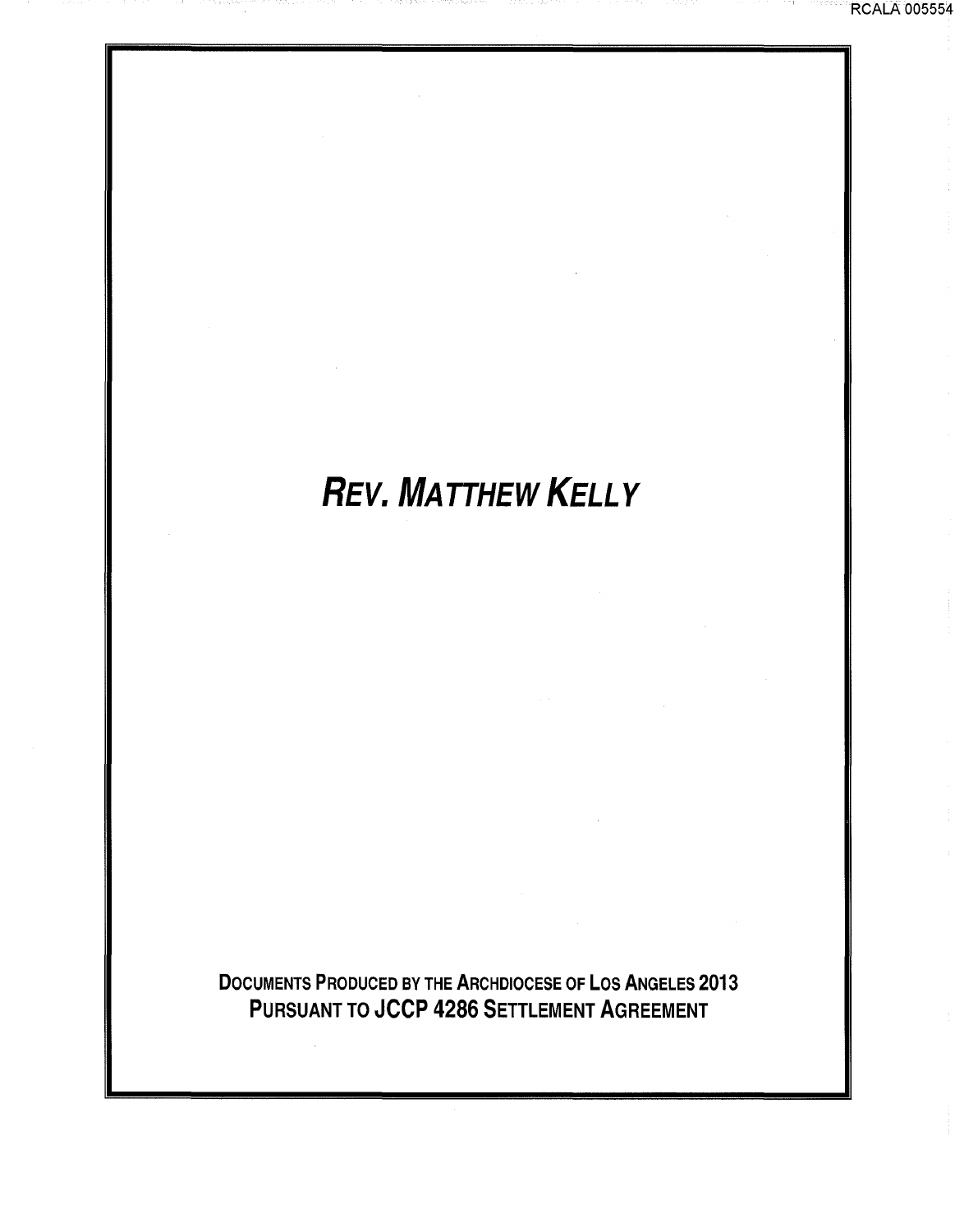## Vicar for Clergy Database

Clergy Assignment Record (Detailed)

# Rev Msgr Matthew Hilary Kelly

Current Primary Assignment

Birth Date 2/1/1915 Diaconate Ordination Priesthood Ordination Diocese Name Date of Incardination Religious Community Ritual Ascription Ministry Status Canon State **Diocesan Monsignor** *Incard Process*  $\Box$ Begin Pension Date

Birth Place Los Angeles, California, USA

4/22/1942 Archdiocese of Los Angeles 6/9/1938

Latin Deceased

Age: Deanery: RCALA 005555

**Seminary Ethnicity** 

St. John's Seminary, Camarillo American (USA)

#### Fingerprint Verification and Safeguard Training

Date Background Check Virtus Training Date

#### **Assignment History**

| Assignment                                                                                      |            | <b>Beginning Date Completion Date</b> |
|-------------------------------------------------------------------------------------------------|------------|---------------------------------------|
| Deceased                                                                                        | 4/5/2002   |                                       |
| St. Sebastian Catholic Church, Santa Paula Pastor Emeritus, Retired                             | 2/1/1987   | 4/4/2002                              |
| Prelate of Honor, Elevated                                                                      | 1/21/1983  | 4/4/2002                              |
| St. Sebastian Catholic Church, Santa Paula Pastor, Active Service                               | 9/1/1976   | 1/31/1987                             |
| St. Mariana de Paredes Catholic Church, Pico Rivera Pastor, Active Service                      | 2/15/1971  | 8/31/1976                             |
| Our Lady of Guadalupe Catholic Church, Santa Barbara Pastor, Active<br>Service                  | 12/12/1956 | 2/13/1971                             |
| Pastor, Active Service                                                                          | 5/10/1955  | 12/11/1956                            |
| Left Archdiocese, Released to Bishops' Committee for the Spanish<br>Speaking, Houston, TX       | 4/17/1952  | 5/9/1955                              |
| St. Joseph Catholic Church, Pomona Associate Pastor (Parochial Vicar),<br><b>Active Service</b> | 2/9/1951   | 4/16/1952                             |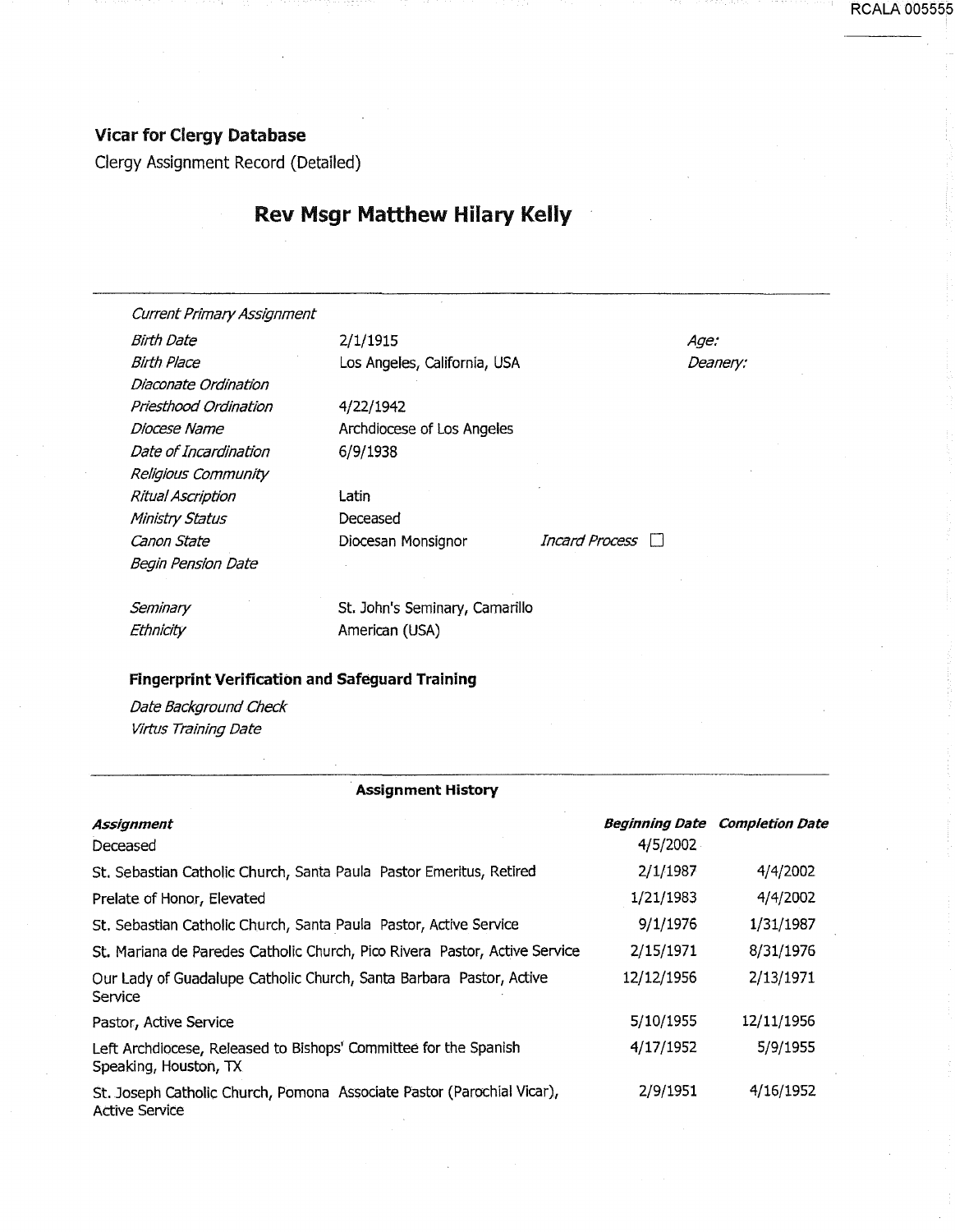RCALA 005556

Our Lady of Guadalupe Catholic Church, Santa Barbara Associate Pastor (Parochial Vicar), Active Service

5/2/1942

2/8/1951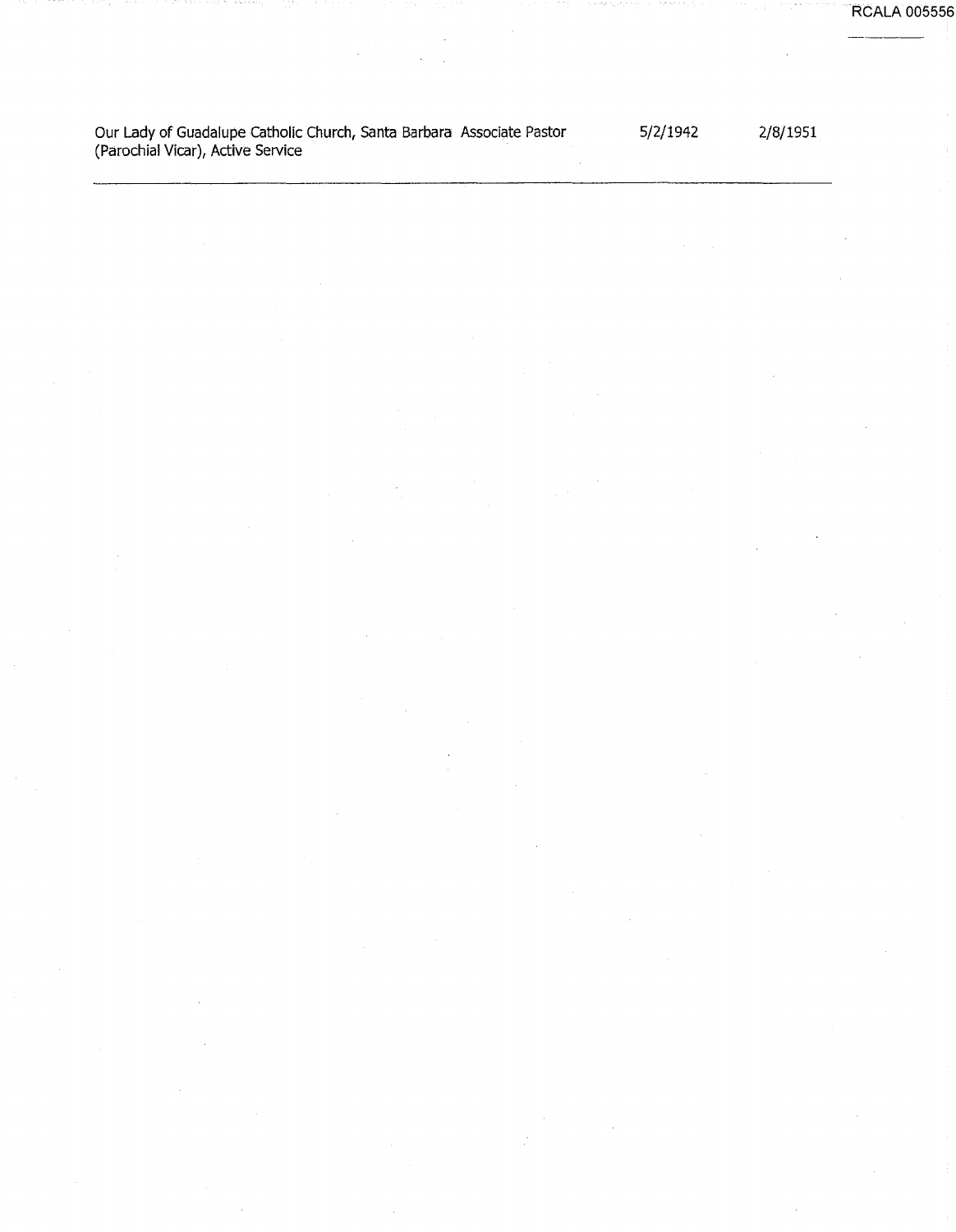## **REDACTED**

Ventura Cal / (A BARB)



Postmaster

Ventura Calif

## **REDACTED**

Ventura Calif





Bostmaster

Ventura California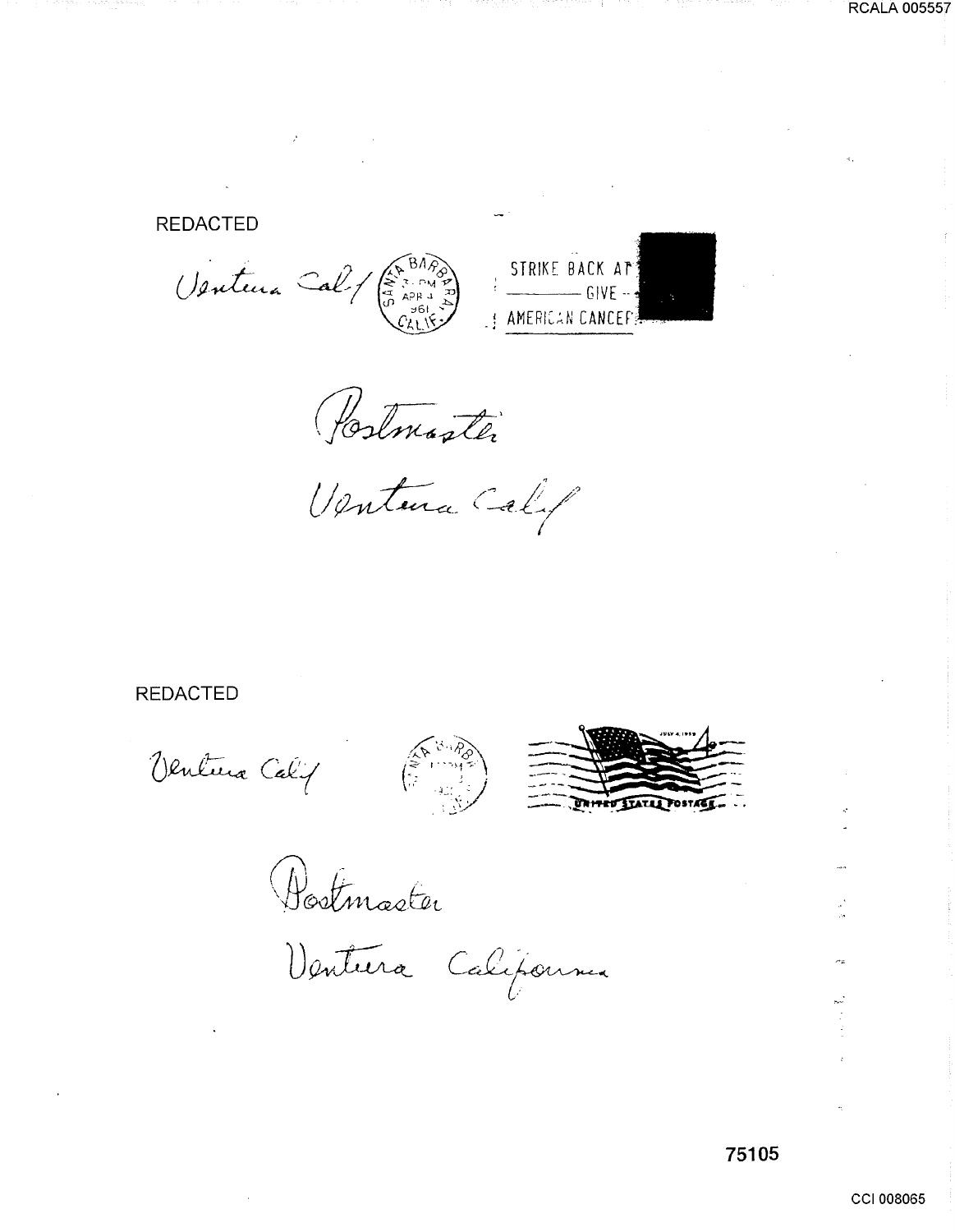Postmaster<br>Box Rental **REDACTED** 

CCI 008066

 $\mathcal{L}_{\mathcal{F}}$ 

【唐·清·李德·李·霍·罗·霍·罗·霍·罗·罗·霍·卡尔 医前进副医前置置 医内皮下的

**RCALA 005558**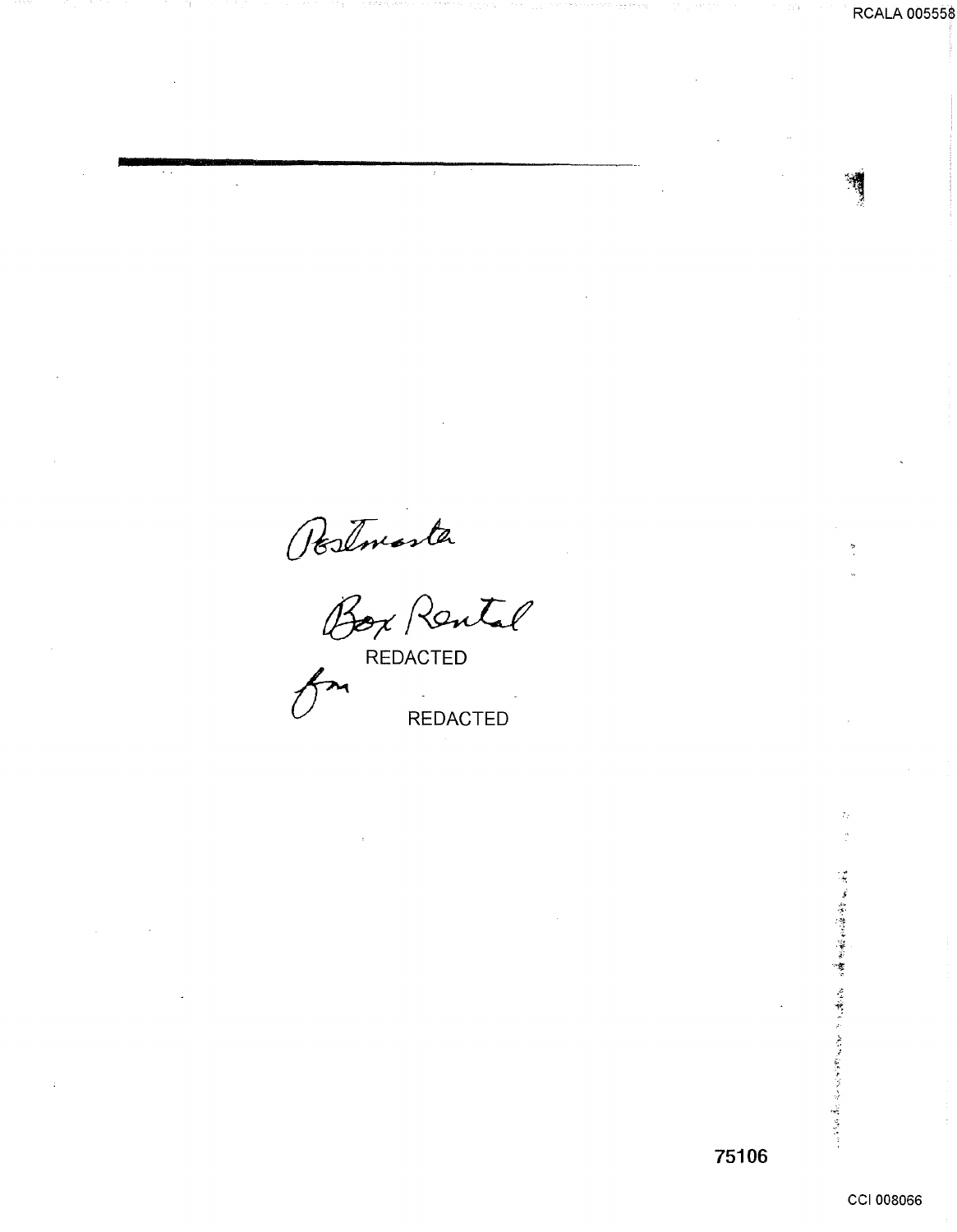1. March 12, 1958 P.O. Box REDACTED in Ventura was reached and a norma of REDACTED reard payments made from Smale Bachnes in cutte -2. Application included fratitions information. In this the pusiness address  $\beta$  REDACTED was included **REDACTED** as the address of the REDACTED wohose thereships wal 3. Invertigation by Min REDACTED showed that a immediate that subset in 1958 + had left that year - $\forall$ ,  $\forall$ ,  $\varnothing$ ,  $\varnothing$   $\times$  REDACTED at Ventura beceived prail From tenous violators of Obsecur Literature hauss  $\epsilon$ <sub> $\zeta$ </sub>, REDACTED  $=$  contented - concerted by Suppose last $i^2$   $\ell$ , REDACTED  $\epsilon$  for  $$ foll bulding darke being

**RCALA 00555** 

Ģ.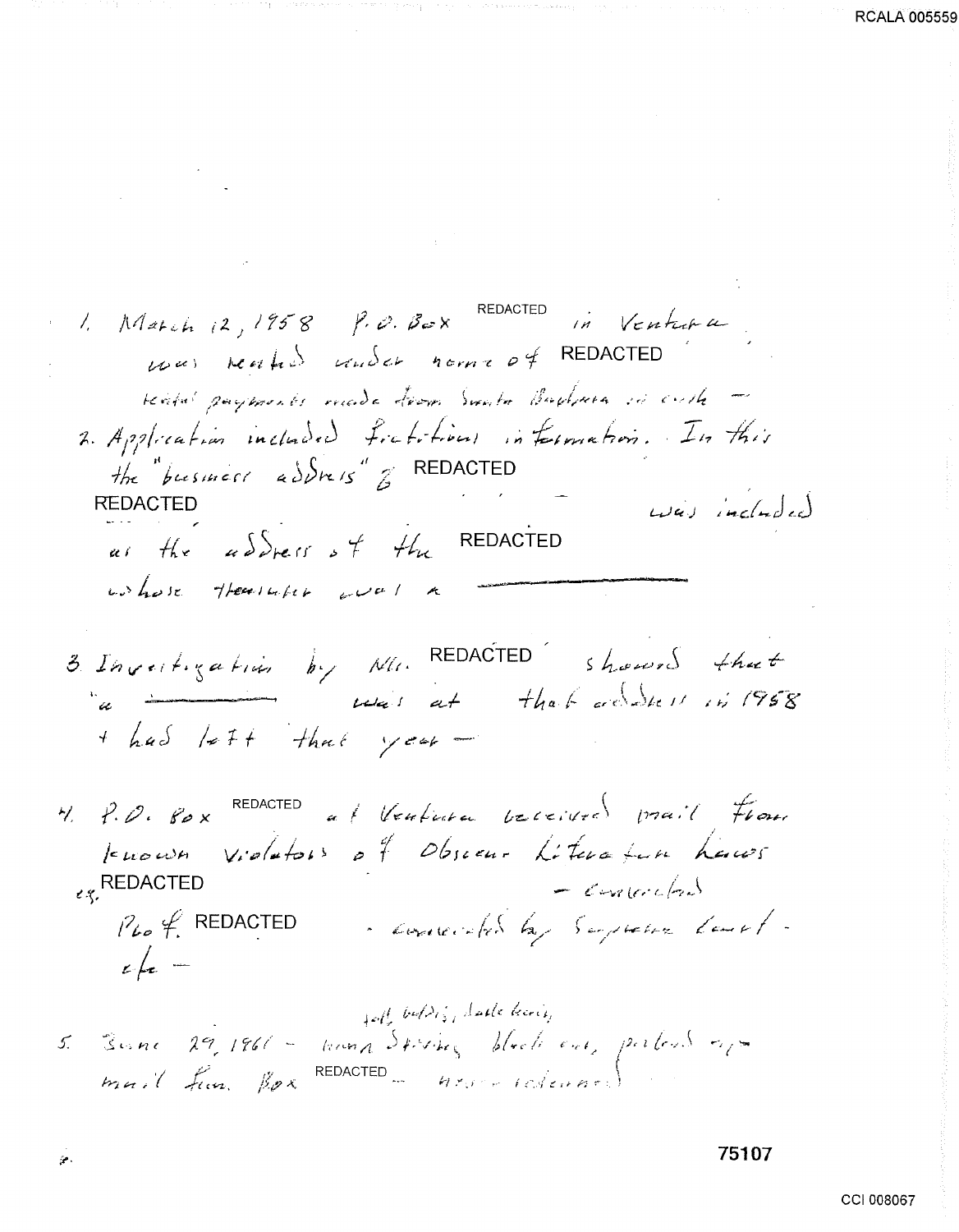RCALA 005560

### · .... REDACTED

POSTAL INSPECTOR U.S. POST OFFICE DEPARTMENT

 $\ddot{\phantom{a}}$ 

 $\bar{\mathcal{A}}$ 

ROOM 200<br>POST OFFICE BUILDING<br>GLENDALE 5, CALIF.

 $\mathcal{L}_{\mathcal{A}}$ 

 $\frac{1}{2}$ 

 $\sim$ 

÷

PHONE<br>Citrus 2-4173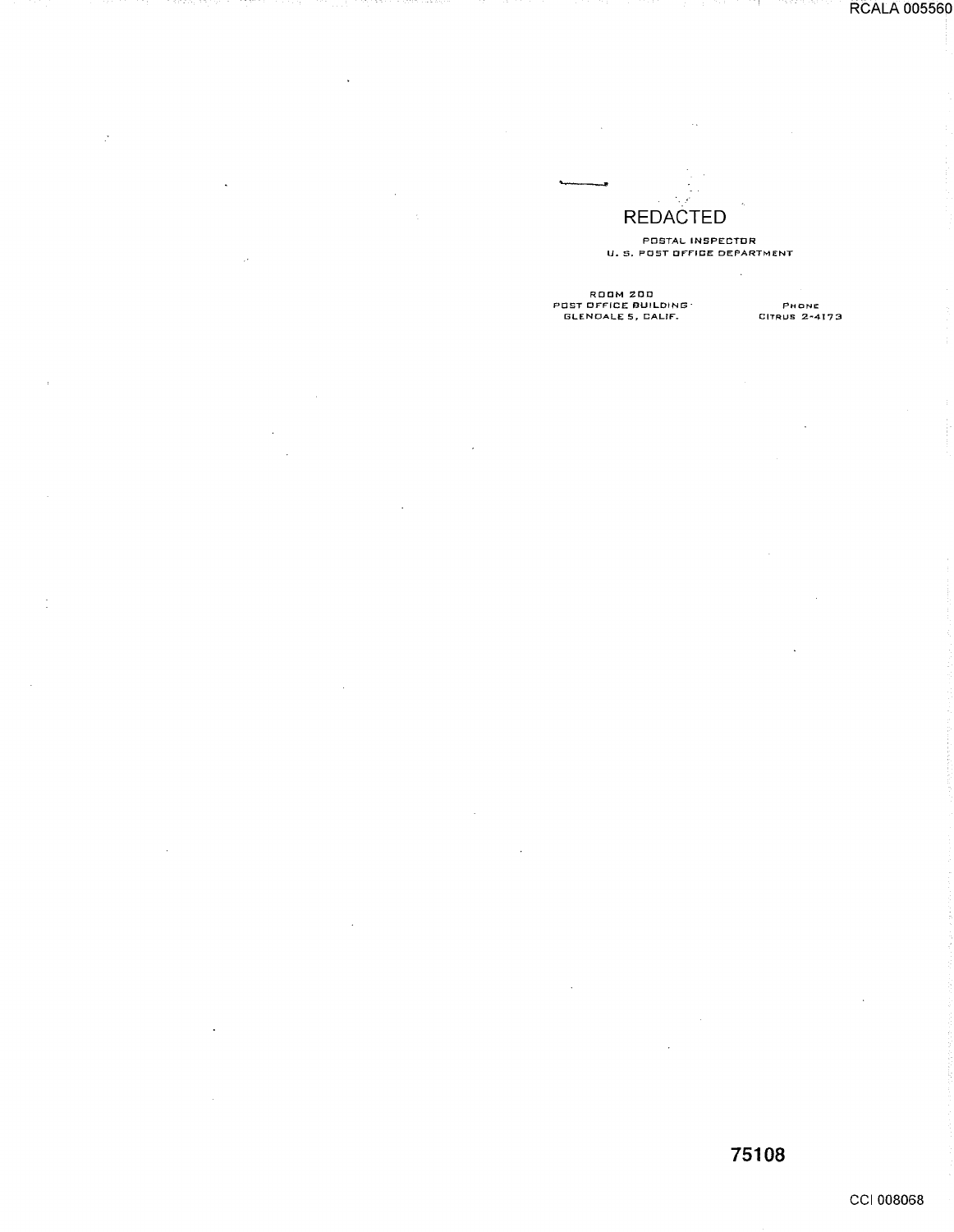